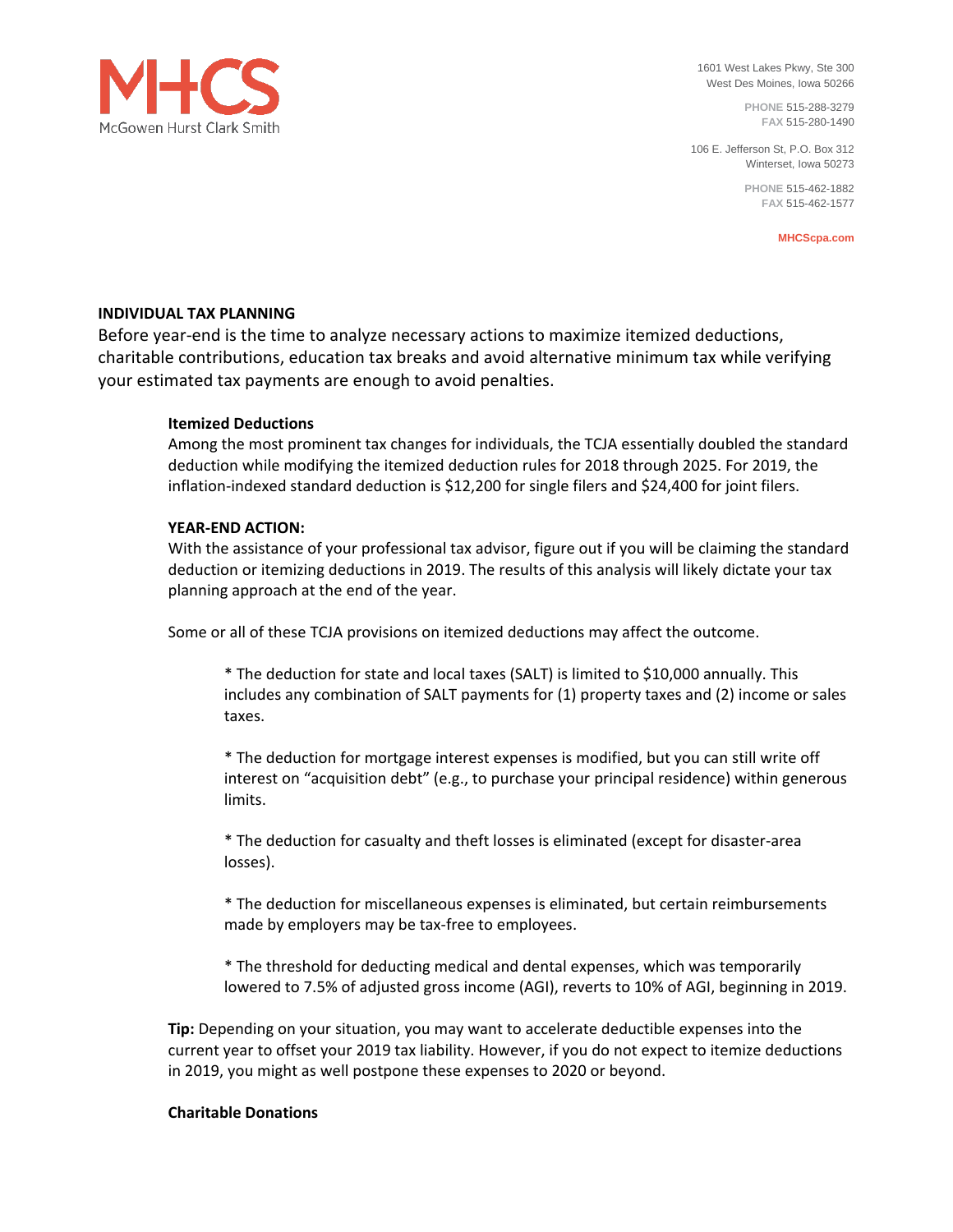Generally, itemizers can deduct amounts donated to qualified charitable organizations, as long as substantiation requirements are met. Note that the TCJA increased the annual deduction limit for monetary contributions from 50% of AGI to 60% for 2018 through 2025. Any excess is carried over for up to five years.

### **YEAR-END ACTION:**

Absent extenuating circumstances, try to "bunch" charitable donations in the year they will do you the most tax good. For instance, if you will be itemizing in 2019, boost your gift giving at the end of the year. Conversely, if you are claiming the standard deduction this year, you may decide to postpone contributions to 2020.

For donations of appreciated property that you have owned longer than one year, you can generally deduct an amount equal to the property's fair market value (FMV). Otherwise, the deduction is typically limited to your initial cost. Also, other special rules may apply to gifts of property. Notably, the annual deduction for property donations generally cannot exceed 30% of AGI.

If you intend to donate securities to a charity, you might choose securities that you have held longer than one year and have appreciated substantially in value. Conversely, it may be preferable to keep securities you have owned less than a year.

**Tip**: If you donate to a charity by credit card late in the year—for example, if you are making an online contribution—you can write off the donation on your 2019 return, even if you do not actually pay the credit card charge until 2020.

### **Alternative Minimum Tax**

Briefly stated, the alternative minimum tax (AMT) is a complex calculation made parallel to your regular tax calculation. It features several technical adjustments, inclusion of "tax preference items" and subtraction of an exemption amount (subject to a phase-out based on your income). After comparing AMT liability to regular tax liability, you effectively pay the higher of the two.

## **YEAR-END ACTION:**

Have your AMT status assessed. Depending on the results, you may then shift certain income items to 2020 to reduce AMT liability for 2019. For instance, you might postpone the exercise of incentive stock options (ISOs) that count as tax preference items.

Thanks to the TCJA, the AMT is now affecting fewer taxpayers. Notably, the TCJA substantially increased the AMT exemption amounts (and the thresholds for the phase-out), unlike the minor annual "patches" authorized by Congress in the recent past. The chart below illustrates the exemptions for the last five years and includes a dramatic jump for 2018-19.

| <b>Filing status</b> | 2015     | 2016     | 2017     | 2018      | 2019      |
|----------------------|----------|----------|----------|-----------|-----------|
| Single filers        | \$53,600 | \$53,900 | \$54,300 | \$70,300  | \$71,700  |
| Joint filers         | \$83,400 | \$83,800 | \$84,500 | \$109,400 | \$111,700 |
| Married filing       |          |          |          |           |           |
| separately           | \$41,700 | \$41,900 | \$42,250 | \$54,700  | \$55,850  |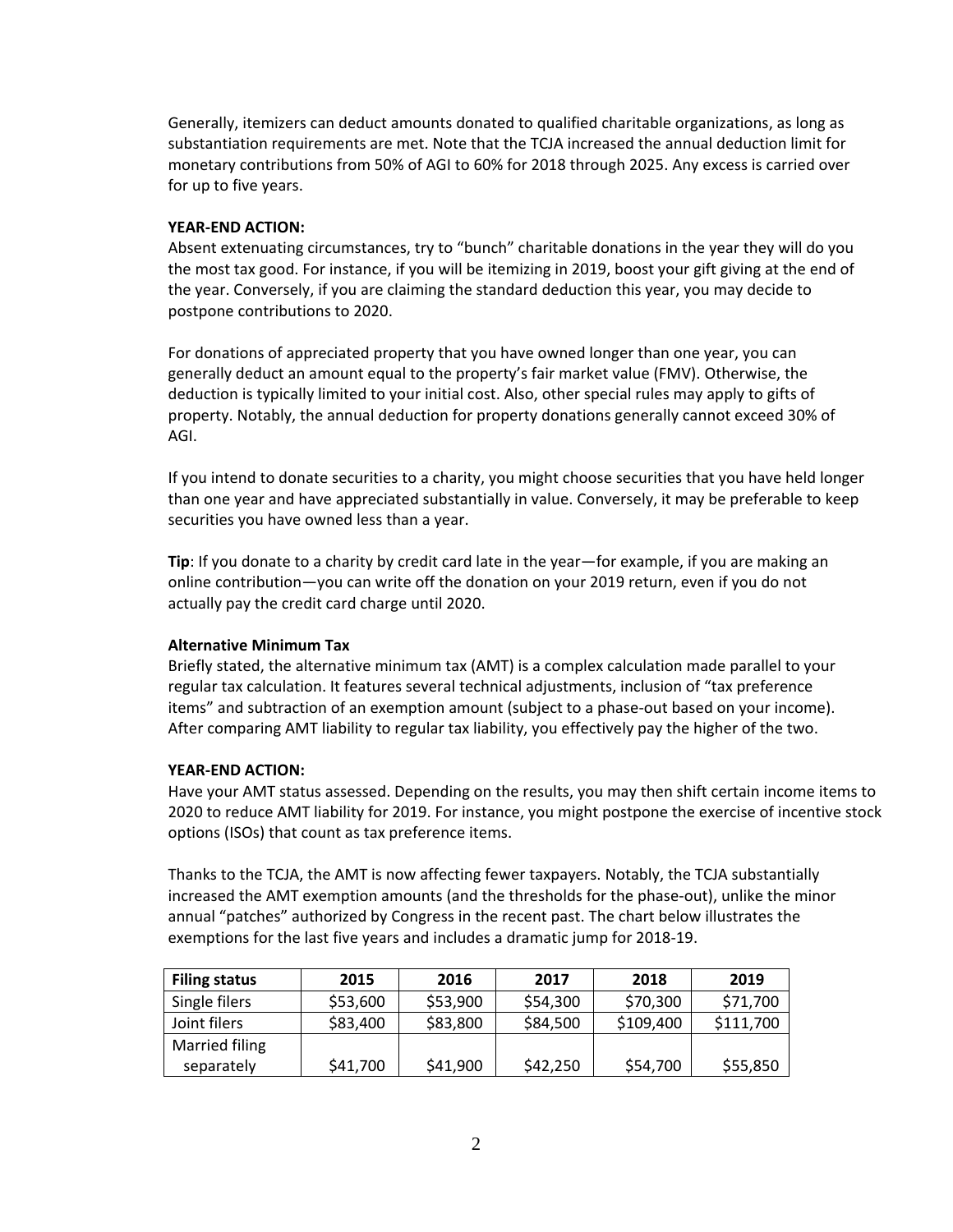**Tip**: The two AMT rates for single and joint filers for 2019 are 26% on AMT income up to \$194,800 (\$97,400 if married and filing separately) and 28% on AMT income above this threshold. Note that the top AMT rate is still lower than the top ordinary income tax rate of 37%.

### **Education Tax Breaks**

The tax law provides tax benefits to parents of children in college, within certain limits. These tax breaks, including a choice involving two higher education credits, have been preserved by the TCJA.

### **YEAR-END ACTION**:

When appropriate, pay qualified expenses for next semester by the end of the year. Generally, the costs will be eligible for a credit in 2019, even though the semester does not begin until 2020. Therefore, you may be able to increase your current credit amount.

Typically, you must choose between the American Opportunity Tax Credit (AOTC) and the Lifetime Learning Credit (LLC). The maximum AOTC of \$2,500 is available for qualified expenses of each student, while the maximum \$2,000 LLC is claimed on a per-family basis. Thus, the AOTC is usually preferable. Both credits are phased out based on modified adjusted gross income (MAGI).

The TCJA also allows you to use Section 529 plan funds to pay for up to \$10,000 of K-12 tuition expenses tax-free. Previously, qualified expenses only covered post-secondary schools.

**Tip**: In the past, a tuition deduction could be claimed in lieu of a credit. Although the deduction expired after 2018, Congress might reinstate it.

#### **Estimated Tax Payments**

The IRS requires you to pay federal income tax through any combination of quarterly installments and tax withholding. Otherwise, it may impose an "estimated tax" penalty.

#### **YEAR-END ACTION:**

No estimated tax penalty is assessed if you meet one of these three "safe harbor" exceptions under the tax law.

1. Your annual payments equal at least 90% of your current liability;

2. Your annual payments equal at least 100% of the prior year's tax liability (110% if your AGI for the prior year exceeded \$150,000); or

3. You make installment payments under an "annualized income" method. This method may be available to taxpayers who receive most of their income during the holiday season.

**Tip:** Due to the complexity of the TCJA, the IRS lowered the 90% safe harbor rule to 80% for the 2018 tax year. There has been no word yet on any reduction for 2019.

#### **Miscellaneous**

\* Bunch non-emergency medical expenses in the year in which you have the best chance of clearing the 10%-of-AGI threshold. For instance, you may schedule a physical exam or dental cleaning for 2019 or postpone those expenses to 2020 if it better suits your purposes.